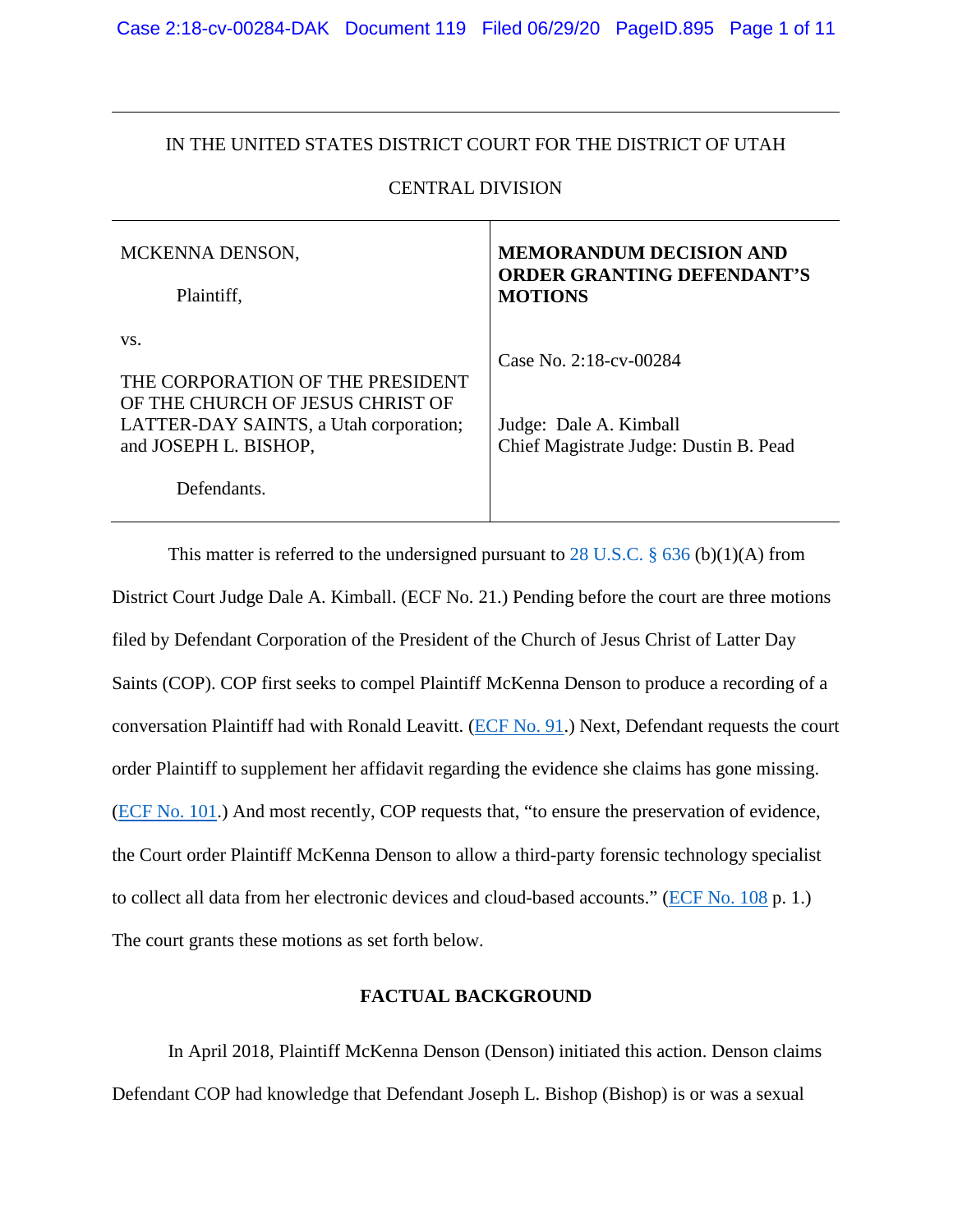predator, yet made representations that he was a safe and respectable person. Despite an alleged history of questionable sexual behavior, Bishop was called to serve as President of a Missionary Training Center (MTC) where he had authority over thousands of young men and young women. Complaint ¶ 22-23. Plaintiff alleges she had a traumatic and challenging adolescence that included past physical and sexual abuse. *Id.* Denson received special permission to serve a mission for her church and entered the MTC in January 1984. *Id.* at ¶ 24.

While in the MTC, Denson avers she was singled out by Bishop and after several meetings where others were present, she then met alone with Bishop in his office per his request. *Id.* at  $\P$  28. Eventually Bishop allegedly sexually assaulted Denson in a basement room. *Id.* at  $\P$ 31-32. A few years later in approximately 1987 or early 1988, Denson revealed the details of the sexual assault to church leaders. *Id.* at ¶ 32. Elder Carlos Asay, a general authority and member of the First Quorum of the Seventy at the time,<sup>[1](#page-1-0)</sup> interviewed Denson and told her he would investigate the incident and let her know the outcome. *Id*. Elder Asay never contacted her about the incident again. *Id*.

#### **PROCEDURAL BACKGROUND**

In August 2018, the court granted Defendant Joseph Bishop's Motion to Dismiss and granted in part and denied in part Defendant COP's Motion to Dismiss. [\(ECF No. 29.](https://ecf.utd.uscourts.gov/doc1/18314390792)) Denson's actions for common law fraud and fraudulent concealment or nondisclosure remain.

Following a series of status conferences and court orders staying this case for a time to allow Denson opportunities to find new counsel, Denson represented to the court that she intended to pursue a dismissal of the case. (ECF No. 90.) Shortly thereafter however, Denson changed course and entered a notice of pro se appearance. [\(ECF No.](https://ecf.utd.uscourts.gov/doc1/18314892231) 94.) The court then held a

 $\overline{a}$ 

<span id="page-1-0"></span><sup>&</sup>lt;sup>1</sup> The First Quorum of the Seventy is one of the governing bodies of the church.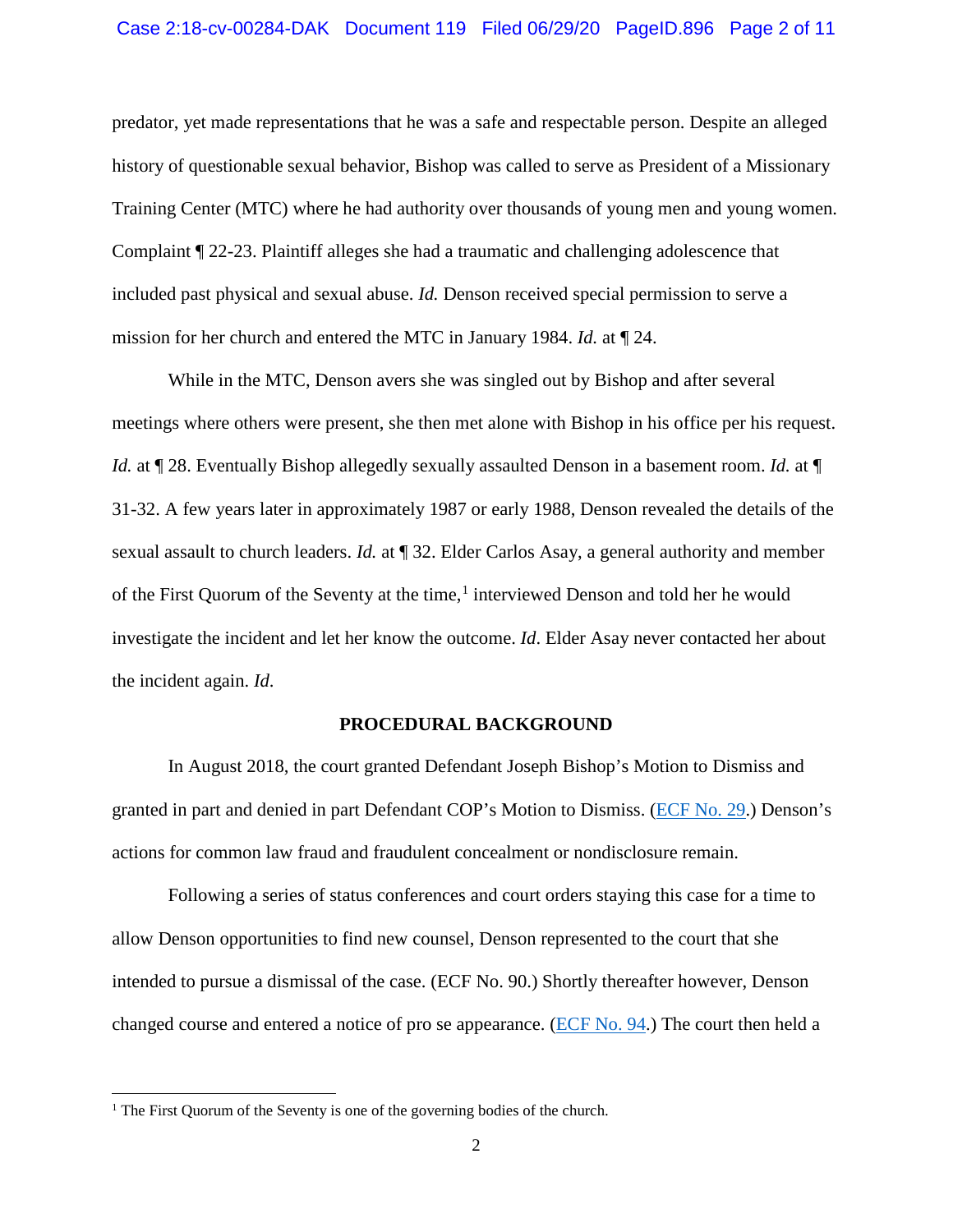hearing on COP's short form discovery motion to compel the recording of Plaintiff's visit with Ronald Leavitt. During the hearing Denson represented to the court that certain items pertaining to this case, including the recording, have gone missing. The court ordered Denson to file a sworn affidavit concerning the missing items within 30 days. In an order following the hearing the court stated:

As discussed at the hearing, Ms. Denson is to provide the necessary level of detail concerning the missing items, including the date on which she had possession of these items, how they were stored, the date upon which they were removed from storage and the approximate date that they were no longer in her actual or constructive possession. Order p. 2, ECF No. 98.

The court also granted Denson's request for mediation. To date, the COVID-19 global pandemic has postponed the mediation.

Denson filed a sealed affidavit on March 20, 2020. Five days later Defendant COP filed a Sealed Motion for Additional Information requesting the court order Plaintiff to supplement her affidavit regarding the evidence she claims has gone missing. [\(ECF No. 101.](https://ecf.utd.uscourts.gov/doc1/18314941385)) Denson did not respond to the motion and the court entered an order to show cause directing her to respond. [\(ECF No. 103.](https://ecf.utd.uscourts.gov/doc1/18314954098)) In response to the court's order to show cause, Denson provided that she gave a trusted friend the recorder, which held the "original recording of my conversation with Joseph Bishop and Ron Leavitt in April of 2019 to hold for safe keeping." [\(ECF No. 106](https://ecf.utd.uscourts.gov/doc1/18314970096) p. 1.) Plaintiff did not have a "safe deposit box" but her friend had a lock box at her residence, where she kept the recorder. Denson also provided correspondence from two individuals, Kathryn Sisney, who had the lock box with the recorder and recording, and Michael Bratcher, a friend of 11 or 12 years.

Most recently, Defendant filed a Sealed Motion for Preservation of Electronic Evidence. [\(ECF No. 108.](https://ecf.utd.uscourts.gov/doc1/18314982418)) COP seeks a court order allowing a third-party forensic technology specialist to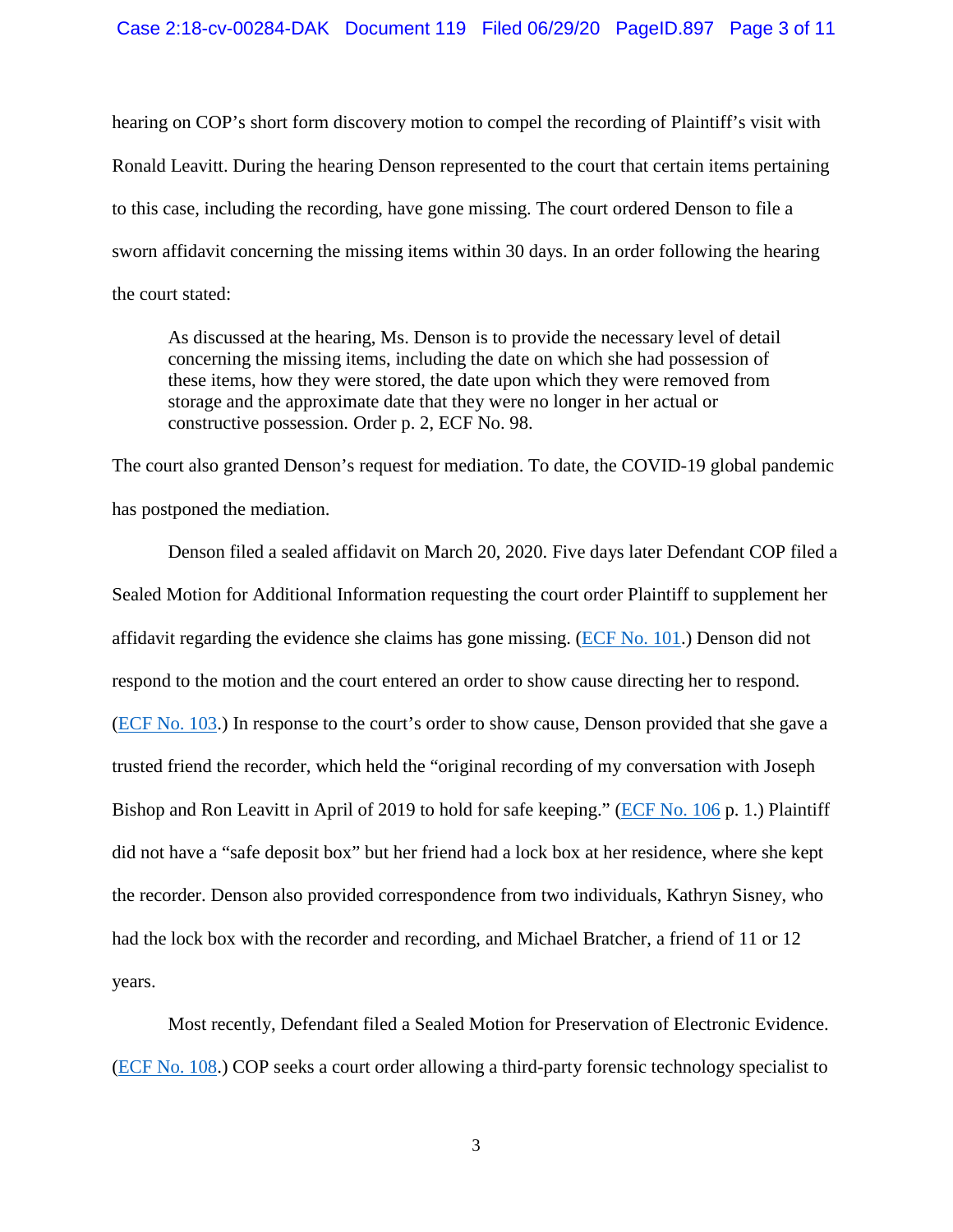collect data from Denson's electronic devices and cloud-based accounts. In support COP points

to the lost evidence in this case and the representations Denson has made concerning evidence.

Plaintiff has opposed this motion and it is now ripe for decision as COP has filed their reply.

## **DISCUSSION**

Federal Rule of Civil Procedure  $26(b)(1)$ , which governs discovery disputes such as this,

## provides that

Parties may obtain discovery regarding any nonprivileged matter that is relevant to any party's claim or defense and proportional to the needs of the case, considering the importance of the issues at stake in the action, the amount in controversy, the parties' relative access to relevant information, the parties' resources, the importance of the discovery in resolving the issues, and whether the burden or expense of the proposed discovery outweighs its likely benefit. Information within this scope of discovery need not be admissible in evidence to be discoverable. F.R.C.P.  $26(b)(1)$ .

Denson is acting *pro se* in this case, so her pleadings are entitled to a liberal construction and she is held to a less stringent standard than other litigants. *[Erickson v. Pardus](https://www.westlaw.com/Document/I71a59acb125911dc962ef0ed15906072/View/FullText.html?transitionType=Default&contextData=(sc.Default)&VR=3.0&RS=da3.0&fragmentIdentifier=co_pp_sp_780_94)*, 551 U.S. 89, [94 \(2007\)](https://www.westlaw.com/Document/I71a59acb125911dc962ef0ed15906072/View/FullText.html?transitionType=Default&contextData=(sc.Default)&VR=3.0&RS=da3.0&fragmentIdentifier=co_pp_sp_780_94) (per curiam); *Haines v. Kerner*, 4040 U.S. 519, 520 (1972) (holding that *pro se* litigants are held to "less stringent standards" than other litigants). Yet, *pro se* litigants "are subject to the same rules of procedure that govern other litigants." *[DiCesare v. Stuart](https://www.westlaw.com/Document/I07492a9a970011d993e6d35cc61aab4a/View/FullText.html?transitionType=Default&contextData=(sc.Default)&VR=3.0&RS=da3.0&fragmentIdentifier=co_pp_sp_506_979)*, 12 F.3d [973, 979 \(10th Cir. 1993\).](https://www.westlaw.com/Document/I07492a9a970011d993e6d35cc61aab4a/View/FullText.html?transitionType=Default&contextData=(sc.Default)&VR=3.0&RS=da3.0&fragmentIdentifier=co_pp_sp_506_979) This includes complying with discovery obligations as set forth in Rule 26. *See, e.g*., *Ogden v. San Juan County*[, 32 F.3d 452, 455 \(10th Cir.1994\);](https://www.westlaw.com/Document/Iaab98dc4970811d9bc61beebb95be672/View/FullText.html?transitionType=Default&contextData=(sc.Default)&VR=3.0&RS=da3.0&fragmentIdentifier=co_pp_sp_506_455) *[Moon v.](https://www.westlaw.com/Document/I1fb62064960611d9a707f4371c9c34f0/View/FullText.html?transitionType=Default&contextData=(sc.Default)&VR=3.0&RS=da3.0&fragmentIdentifier=co_pp_sp_350_937)  Newsome*[, 863 F.2d 835, 937 \(11th Cir.1989\);](https://www.westlaw.com/Document/I1fb62064960611d9a707f4371c9c34f0/View/FullText.html?transitionType=Default&contextData=(sc.Default)&VR=3.0&RS=da3.0&fragmentIdentifier=co_pp_sp_350_937) *[Sisneros v. United States](https://www.westlaw.com/Document/I723d9acc802811ddb7e583ba170699a5/View/FullText.html?transitionType=Default&contextData=(sc.Default)&VR=3.0&RS=da3.0)*, 2008 WL 4170361, at \*7 D. Colo. Sept. 5, 2008) ("Plaintiff's lack of legal training does not justify his failure to properly disclose an expert witness pursuant to Rule 26(a)(2)."). "A litigant, even if pro se, is alone responsible for gathering the evidence needed to support a claim or defense." *[Martinez v.](https://www.westlaw.com/Document/I51a6d39ebd3911e3a659df62eba144e8/View/FullText.html?transitionType=Default&contextData=(sc.Default)&VR=3.0&RS=da3.0&fragmentIdentifier=co_pp_sp_999_9)  United States*[, 2014 WL 1338119, at \\*9 \(W.D. Okla. Mar. 28, 2014\);](https://www.westlaw.com/Document/I51a6d39ebd3911e3a659df62eba144e8/View/FullText.html?transitionType=Default&contextData=(sc.Default)&VR=3.0&RS=da3.0&fragmentIdentifier=co_pp_sp_999_9) *see [Kay v. Bemis](https://www.westlaw.com/Document/Icca88da6651111dc8200d0063168b01f/View/FullText.html?transitionType=Default&contextData=(sc.Default)&VR=3.0&RS=da3.0&fragmentIdentifier=co_pp_sp_506_1218)*, 500 F.3d [1214, 1218 \(10th Cir.2007\).](https://www.westlaw.com/Document/Icca88da6651111dc8200d0063168b01f/View/FullText.html?transitionType=Default&contextData=(sc.Default)&VR=3.0&RS=da3.0&fragmentIdentifier=co_pp_sp_506_1218)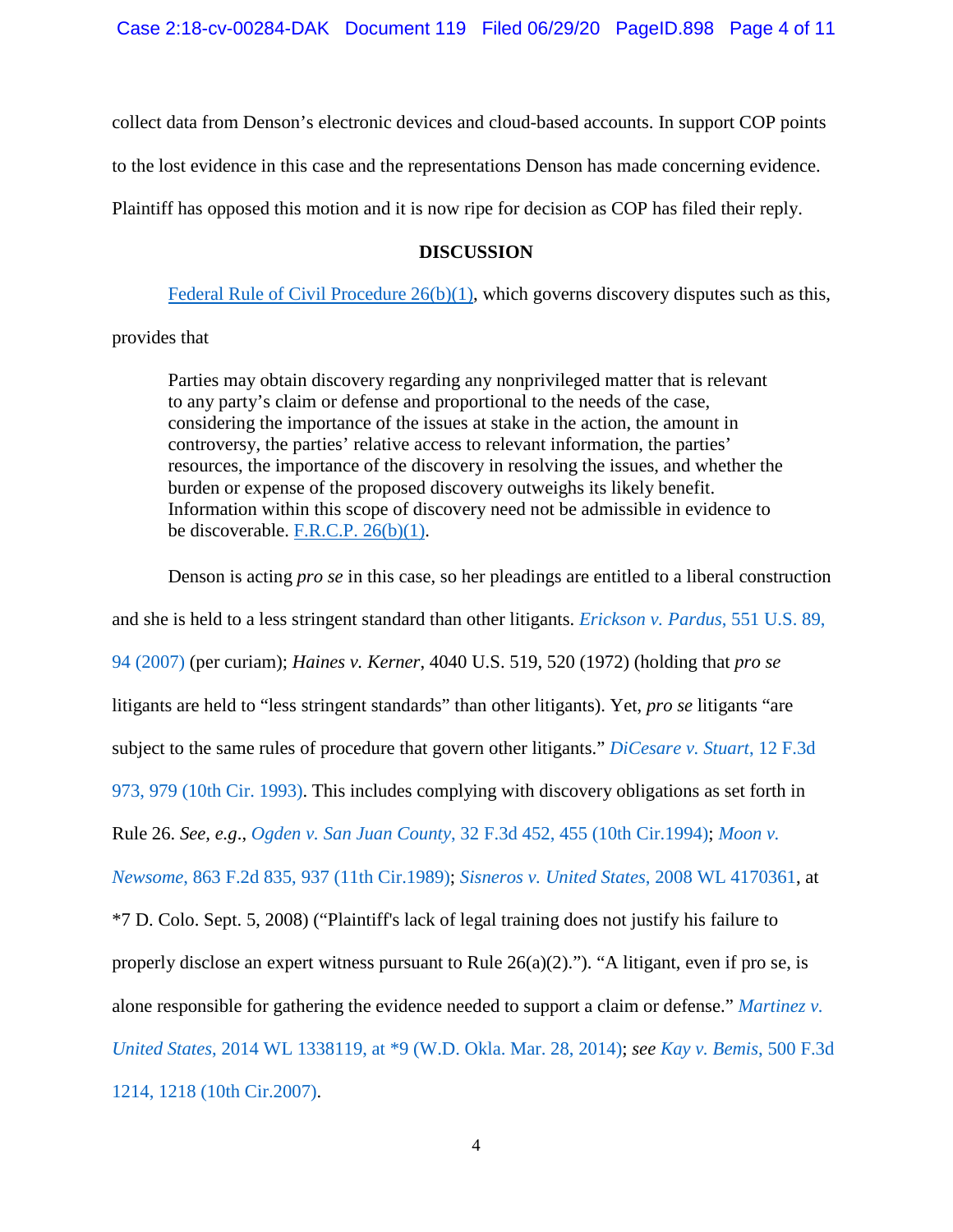# **(i) The recording of Plaintiff's conversation with Ronald Leavitt and the court ordered affidavit**

The recording sought by Defendant is relevant to this case under Rule 26 and is subject to Defendant's prior discovery request seeking "All edited and unedited video and audio files regarding the allegations in the Complaint or this lawsuit." COP's RFP 21. Denson did not object to this request and she should have provided the recording. The court, therefore, will grant COP's Motion to Compel production of the recording. Denson is ordered to perform a new extensive and thorough search for the recording and if found it is to be produced within thirty (30) days from the date of this order.

The problem, however, is it appears the recording along with other items, have gone missing according to Plaintiff. To help remedy this the court ordered Denson to provide a detailed affidavit concerning the missing items. This was to include "the date on which she had possession of these items, how they were stored, the date upon which they were removed from storage and the approximate date that they were no longer in her actual or constructive possession." [\(ECF No. 98](https://ecf.utd.uscourts.gov/doc1/18314909514) p. 2.) Denson has failed to comply with this requirement. The court will therefore order Plaintiff to file a supplemental affidavit that specifically lists each and every single item that is missing, a detailed description of each item, the dates Plaintiff had possession of each item, the date it went missing and precisely where each item has been stored. The supplemental affidavit is to be signed by Plaintiff. A letter from a friend or others that is not in the form of a sworn affidavit will not suffice.

The court is very concerned by the shifting representations made by Plaintiff. At the hearing held on February 20, 2020, Denson represented that the recording "was in a safe deposit box, but I took it out because I was handing it over to the Utah Bar." Transcript of February 20,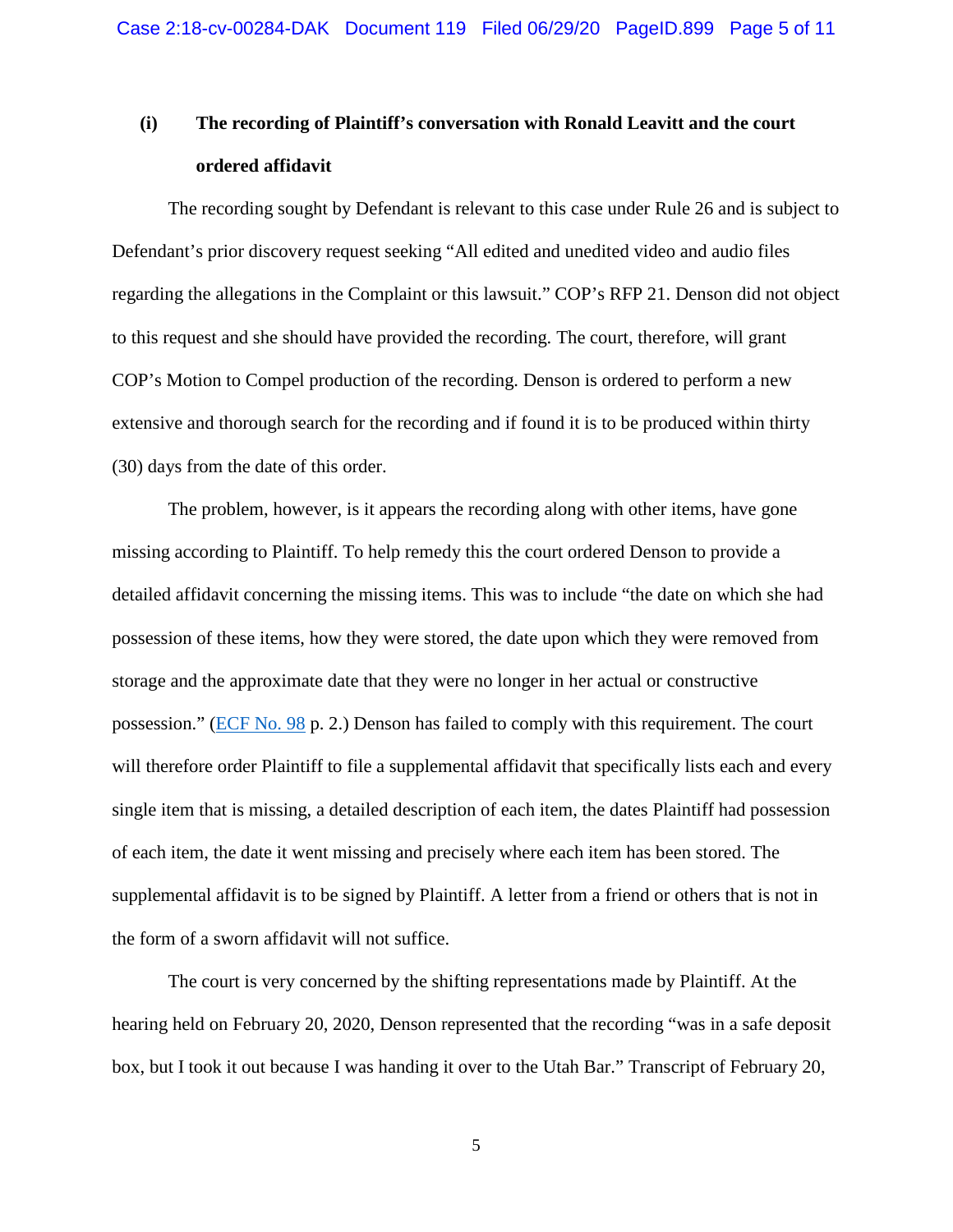2020 hearing. Denson provided that she could look through her records to determine when it was removed. Nonetheless, in her affidavit Plaintiff did not identify a bank or safe deposit box where the recording and other evidence was stored. Plaintiff now represents, in a filing before the court, that she does not "nor have ever had a safe deposit box." [\(ECF No. 106](https://ecf.utd.uscourts.gov/doc1/18314970096) p. 1.) Instead, the recorder and recording was stored at a friend's house in a lock box. This new representation is now accompanied by completely unsupported assertions made regarding the theft of the items possibly by individuals in this case, which border on absurd and irrational. The court will grant COP's Motion for Additional Information. [\(ECF No. 101.](https://ecf.utd.uscourts.gov/doc1/18314941385)) Plaintiff has thirty (30) days from the date of this order to file a supplemental affidavit that provides explicit details regarding the evidence she claims has gone missing.

#### **(ii) Defendant's request for a third-party forensic specialist to preserve evidence**

Most recently, COP seeks a court order allowing a third-party forensic technology specialist to collect all data from Denson's electronic devices and cloud-based accounts. COP argues this is necessary because 1) Plaintiff has abused the discovery process; 2) improperly withheld and concealed evidence; and 3) made misrepresentations. Specifically, COP points to Plaintiff's denial under oath of not having any Reddit account, and then later admitting that she not only had one, but also used it regularly to write about this case; Plaintiff's testimony that she is writing a book about her allegations, followed by a response to a document request that the manuscript consists of only a one-page outline; and, the ever shifting representations concerning the now missing evidence as noted above.

COP cites to Federal Rule 34(a) and offers two cases in support of its motion, *[Jacobsen v.](https://www.westlaw.com/Document/Ia0d7e8ef6ba211dba10be1078cee05f1/View/FullText.html?transitionType=Default&contextData=(sc.Default)&VR=3.0&RS=da3.0)  Starbucks Coffee Co*[., 2006 WL 3146349 \(D. Kan. 2006\)](https://www.westlaw.com/Document/Ia0d7e8ef6ba211dba10be1078cee05f1/View/FullText.html?transitionType=Default&contextData=(sc.Default)&VR=3.0&RS=da3.0) (unpublished) and *[Talon Transaction](https://www.westlaw.com/Document/Ib1f934a0d81911e6ae36ba8bbc8f4702/View/FullText.html?transitionType=Default&contextData=(sc.Default)&VR=3.0&RS=da3.0)  Tech. Inc. v. Stoneeagle Services, Inc*[., 2013 WL 12172924 \(N.D. Tex. 2013\)](https://www.westlaw.com/Document/Ib1f934a0d81911e6ae36ba8bbc8f4702/View/FullText.html?transitionType=Default&contextData=(sc.Default)&VR=3.0&RS=da3.0) (unpublished).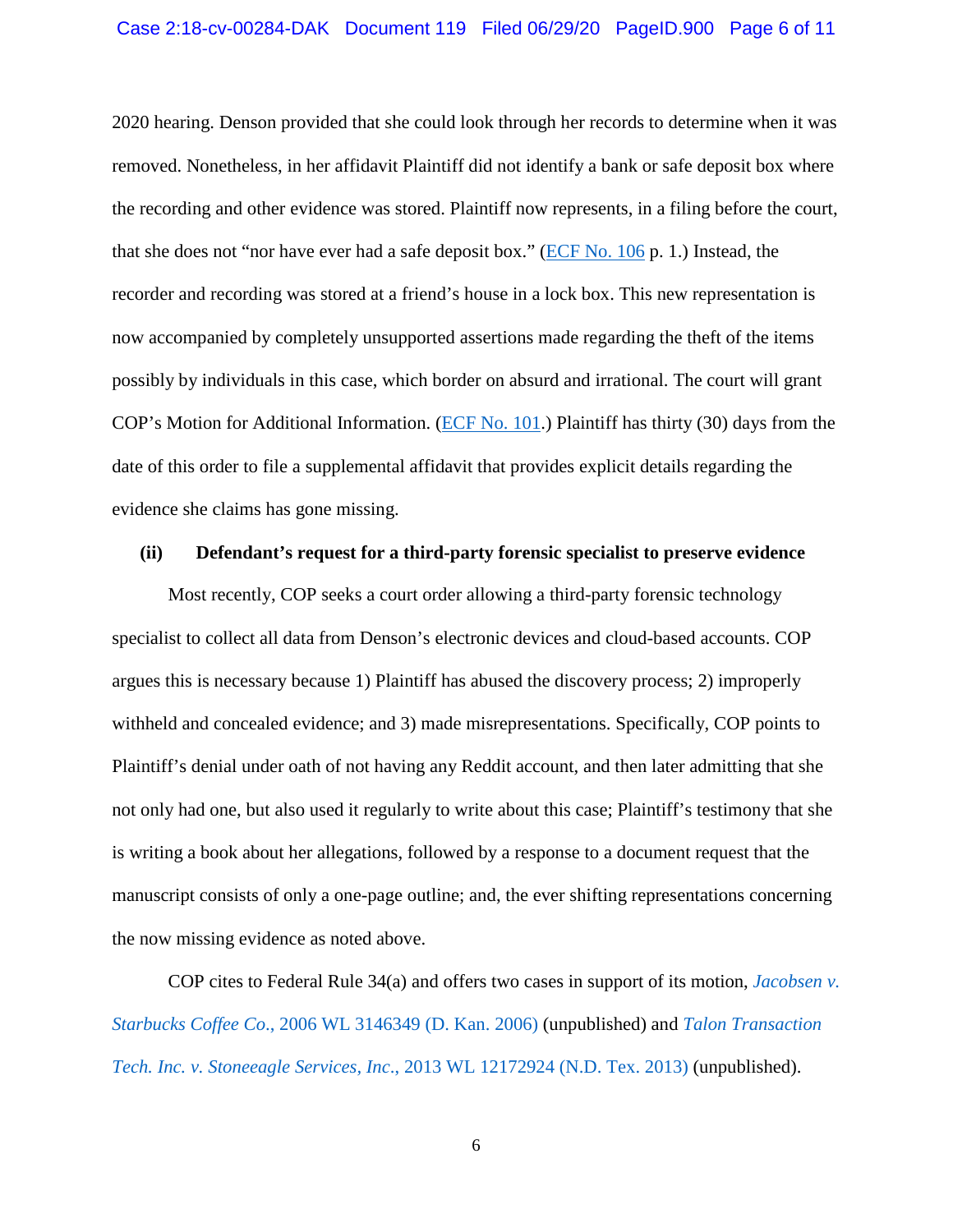Rule 34 of the Federal Rules of Civil Procedure provides that a party my request another party to "produce and permit the requesting party or its representative to inspect, copy, test, or sample the following items …: any designated documents or electronically stored information—including … images, and other data or data compilations—stored in any medium …." [Fed. R. Civ. P.](https://www.westlaw.com/Document/N69CE1AA0B96511D8983DF34406B5929B/View/FullText.html?transitionType=Default&contextData=(sc.Default)&VR=3.0&RS=da3.0)  [34\(a\).](https://www.westlaw.com/Document/N69CE1AA0B96511D8983DF34406B5929B/View/FullText.html?transitionType=Default&contextData=(sc.Default)&VR=3.0&RS=da3.0) The advisory committee notes to the 2006 amendment of Rule 24 provide that the term "electronically stored information" is broad and the court finds it can encompass the request sought by COP.

A sister court in this district, the District of Kansas, decided *Jacobsen*. In that case, the plaintiff brought employment discrimination claims and sought to compel the production of certain items. Because of "questionable discovery responses" the plaintiff also sought production of her supervisor's computer, or a mirror image of the computer. The court granted the request pointing to the circumstances in the case that warranted it. "The record before the court reflects a history of incomplete and inconsistent responses to plaintiff's production requests" the court said, and, "Defendant's belated search using four terms and it offer to conduct additional searches is simply 'too little, too late.'" *Jacobson*[, 2006 WL 3146349,](https://www.westlaw.com/Document/Ia0d7e8ef6ba211dba10be1078cee05f1/View/FullText.html?transitionType=Default&contextData=(sc.Default)&VR=3.0&RS=da3.0) at \*7. The defendant's objections that the computer contained irrelevant, proprietary and confidential business data, was not enough to overcome the circumstances that warranted its production.

Similarly, the Northern District of Texas in *Talon v. Stoneeagle Services*, discussed the value of electronic evidence and the need and duty to preserve it. "To ensure that evidence has been properly preserved in cases involving electronic evidence, courts have permitted the taking of a "mirror images" of a party's relevant computer equipment." *[Talon Transaction Techs.](https://www.westlaw.com/Document/Ib1f934a0d81911e6ae36ba8bbc8f4702/View/FullText.html?transitionType=Default&contextData=(sc.Default)&VR=3.0&RS=da3.0)*, 2013 [WL 12172924,](https://www.westlaw.com/Document/Ib1f934a0d81911e6ae36ba8bbc8f4702/View/FullText.html?transitionType=Default&contextData=(sc.Default)&VR=3.0&RS=da3.0) at  $*1$ . That court then cited to examples of cases where this was done, including one from this circuit *Balboa Threadworks, Inc. v. Stucky*[, 2006 WL 763668, at \\* 4 \(D. Kan. Mar.](https://www.westlaw.com/Document/I2f7ad63bbdc411da95ddf7b8264d17cf/View/FullText.html?transitionType=Default&contextData=(sc.Default)&VR=3.0&RS=da3.0&fragmentIdentifier=co_pp_sp_999_4)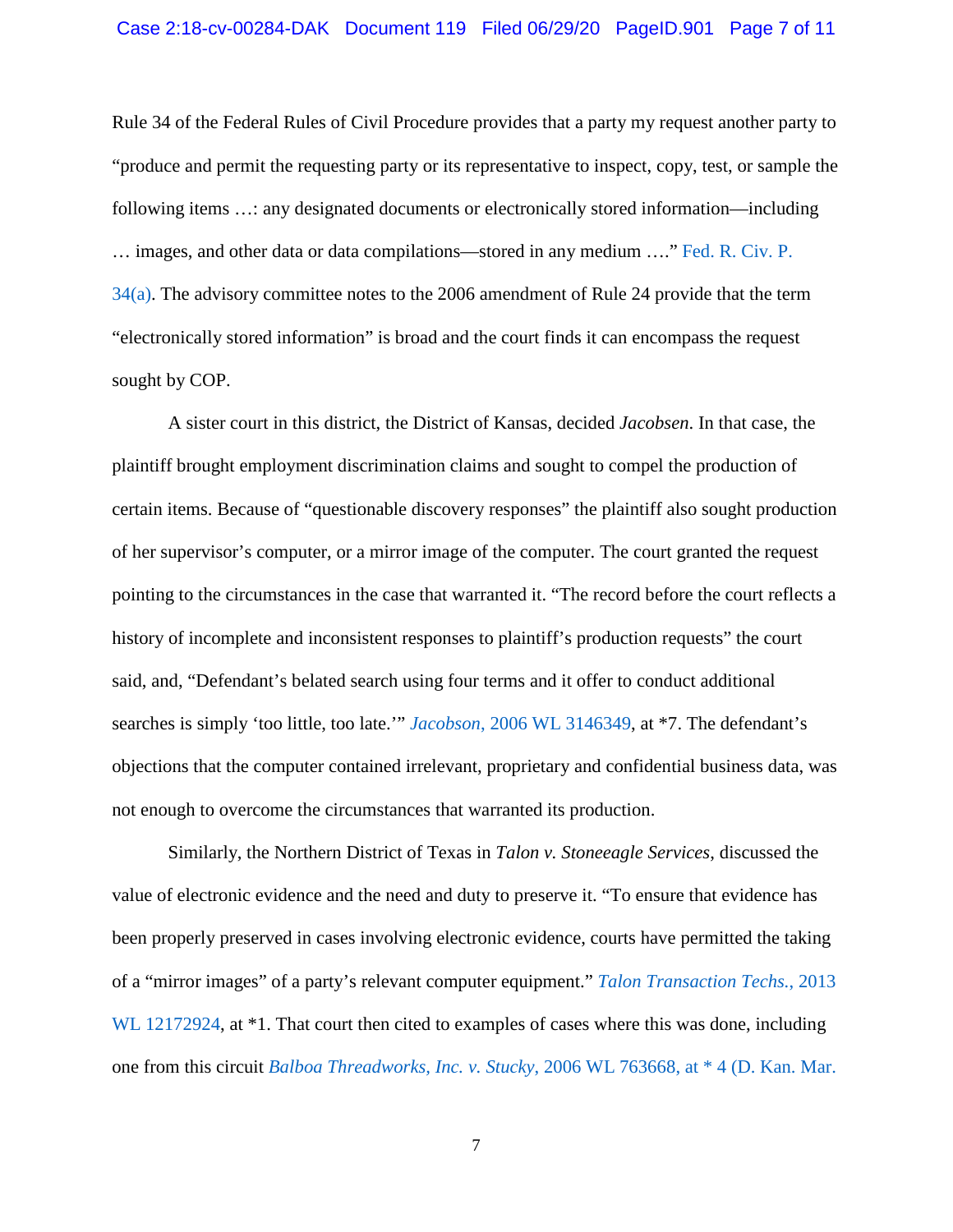[24, 2006\),](https://www.westlaw.com/Document/I2f7ad63bbdc411da95ddf7b8264d17cf/View/FullText.html?transitionType=Default&contextData=(sc.Default)&VR=3.0&RS=da3.0&fragmentIdentifier=co_pp_sp_999_4) where the court ordered that all of the defendants' computers and peripheral equipment, such as ZIP Drives, shall be made available for mirror imaging. *See, e.g., [Simon](https://www.westlaw.com/Document/I52637b4d53ce11d9a99c85a9e6023ffa/View/FullText.html?transitionType=Default&contextData=(sc.Default)&VR=3.0&RS=da3.0&fragmentIdentifier=co_pp_sp_344_641)  Property Group L.P. v. MySimon, Inc*[., 194 F.R.D. 639, 641 \(S.D.Ind.2000\)](https://www.westlaw.com/Document/I52637b4d53ce11d9a99c85a9e6023ffa/View/FullText.html?transitionType=Default&contextData=(sc.Default)&VR=3.0&RS=da3.0&fragmentIdentifier=co_pp_sp_344_641) (allowing plaintiff to mirror image defendant's computers where there were "troubling discrepancies with respect to defendant's document production.").

Denson opposes the request for access to her electronic devices and cloud based accounts arguing that it is "not only unnecessary but it is also invasive and an absolute invasion of my privacy." [\(ECF No. 111](https://ecf.utd.uscourts.gov/doc1/18314997228) p. 1.) Denson points to her prior productions asserting she has produced emails and or messages. Plaintiff also offers the password to her Facebook account and to her "Reddit account entitled nopotofgold." *[Id.](https://www.westlaw.com/Document/I52637b4d53ce11d9a99c85a9e6023ffa/View/FullText.html?transitionType=Default&contextData=(sc.Default)&VR=3.0&RS=da3.0)* Finally, Denson asserts the draft of her book entitled "The Rape Room" was included with the flash drives that went missing and in any event, it is unimportant because the parties are heading into settlement negotiations.

The cases cited to by Defendant are not controlling, but the court finds the principles set forth in them persuasive. The Federal Rules require a party to conduct a reasonable search for responsive information. *See* [Fed. R. Civ. P. 26;](https://www.westlaw.com/Document/NCBF83860B96411D8983DF34406B5929B/View/FullText.html?transitionType=Default&contextData=(sc.Default)&VR=3.0&RS=da3.0) *Jacobson*, at \*2 (D.Kan. Oct. 31, 2006) (requiring a party to conduct a reasonable search for documents responsive to requests for production); *Walker v. THI of N.M. at Hobbs Ctr*[., 2010 WL 552661, at \\*12 \(D.N.M. Feb. 8,](https://www.westlaw.com/Document/I652777c51ce811df9988d233d23fe599/View/FullText.html?transitionType=Default&contextData=(sc.Default)&VR=3.0&RS=da3.0&fragmentIdentifier=co_pp_sp_999_12)  [2010\)](https://www.westlaw.com/Document/I652777c51ce811df9988d233d23fe599/View/FullText.html?transitionType=Default&contextData=(sc.Default)&VR=3.0&RS=da3.0&fragmentIdentifier=co_pp_sp_999_12) (ordering party responding to discovery request to conduct a diligent search for responsive documents); *[Cache La Poudre Feeds, LLC v. Land O'Lakes, Inc.](https://www.westlaw.com/Document/Ia5c2ca26cd6c11dbafc6849dc347959a/View/FullText.html?transitionType=Default&contextData=(sc.Default)&VR=3.0&RS=da3.0&fragmentIdentifier=co_pp_sp_344_626)*, 244 F.R.D. 614, 626 [\(D.Colo.2007\)](https://www.westlaw.com/Document/Ia5c2ca26cd6c11dbafc6849dc347959a/View/FullText.html?transitionType=Default&contextData=(sc.Default)&VR=3.0&RS=da3.0&fragmentIdentifier=co_pp_sp_344_626) (indicating that Rule 34 imposes an affirmative duty to seek information reasonably available through a party's employees, agents, and others subject to its control); *[A.](https://www.westlaw.com/Document/If691272fadd811da8ccbb4c14e983401/View/FullText.html?transitionType=Default&contextData=(sc.Default)&VR=3.0&RS=da3.0&fragmentIdentifier=co_pp_sp_344_189)  Farber & Partners, Inc*. *v. Garber*[, 234 F.R.D. 186, 189 \(C.D.Cal.2006\)](https://www.westlaw.com/Document/If691272fadd811da8ccbb4c14e983401/View/FullText.html?transitionType=Default&contextData=(sc.Default)&VR=3.0&RS=da3.0&fragmentIdentifier=co_pp_sp_344_189) (stating that a party has an obligation to conduct a reasonable inquiry in the course of responding to requests for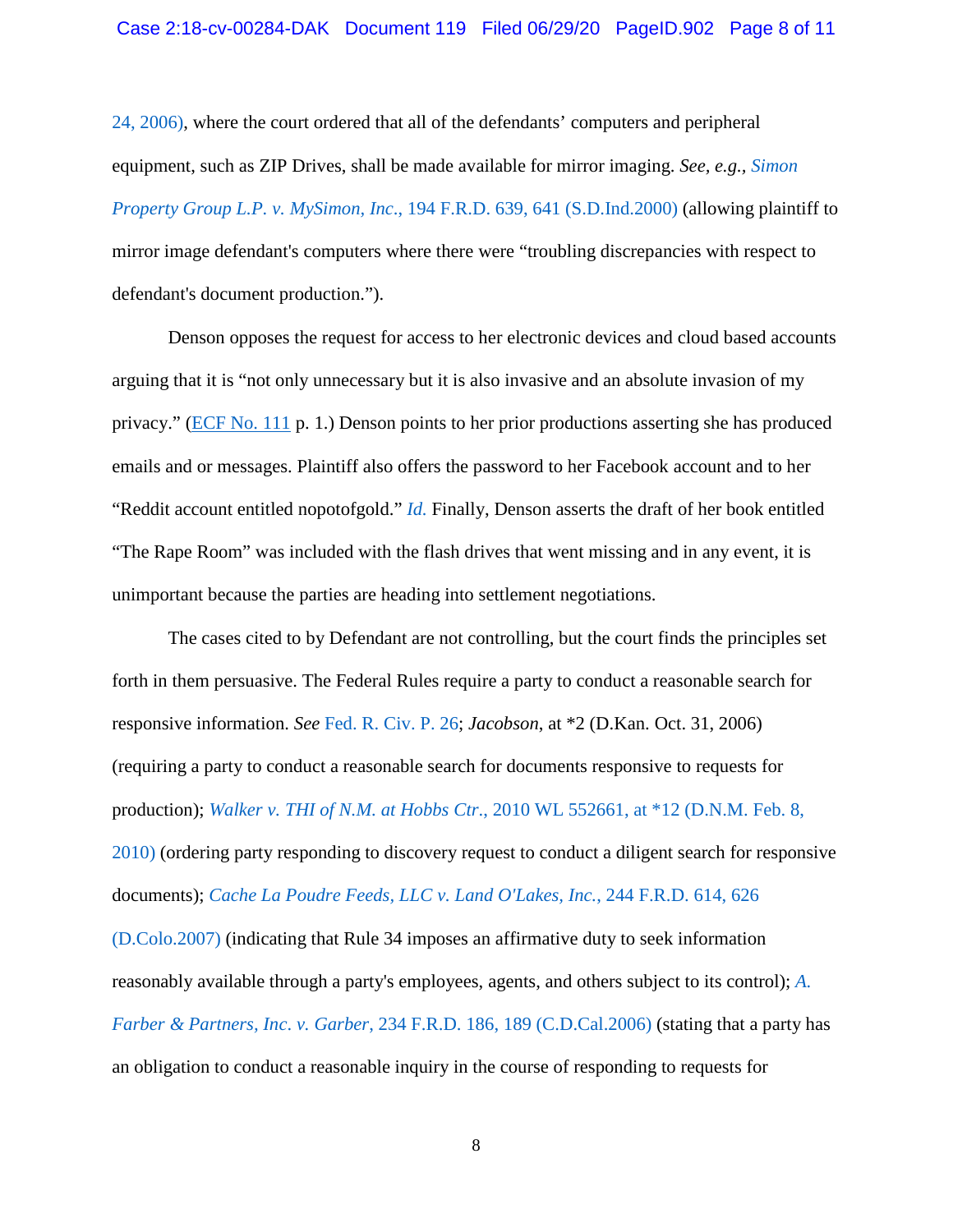#### Case 2:18-cv-00284-DAK Document 119 Filed 06/29/20 PageID.903 Page 9 of 11

production). Denson, although now proceeding *pro se*, is not exempt from the discovery requirements of the Federal Rules. Having reviewed the history of the discovery in this case, the court finds Denson has failed to meet her discovery obligations. This is evident in her failure to produce items that are relevant and responsive to Defendant's discovery requests.

Based upon the circumstances in this case, which includes the loss of evidence, the changing stories of Plaintiff concerning this evidence and how it was stored, the conflicting nature of reports Plaintiff has offered concerning an individual outside her home, and the alleged attacks upon her, the court finds the circumstances here warrant access to her electronic devices and cloud based accounts to create a mirrored image. This will preserve any evidence and perhaps discover evidence that has been lost. Denson's offer of her password to certain social media accounts is insufficient to address the concerns cited above. Plus, even with access, there is nothing to prevent an attempt at destruction of evidence. The court presumes parties appearing before it will act in good faith, yet Plaintiff's actions here have left the court with significant reservations.

Denson argues allowing access to her devices will be an invasion of her privacy. The court acknowledges there will be some private items on her devices and cloud accounts that will be irrelevant to this case and need not be turned over to Defendants. Defendant proposes that an independent third-party, Xact Data Discvoery, Inc. (XDD) a nationwide discovery and forensic service provider, not counsel, image her devices and collect the data. The court adopts this proposal. Counsel for Defendant will not have any access to the data collected until after the court approves a review plan. The court finds this will adequately protect Plaintiff's privacy interests. Once the data is collected and a report generated, the parties may propose a review process to account for documents and information that is privileged or irrelevant.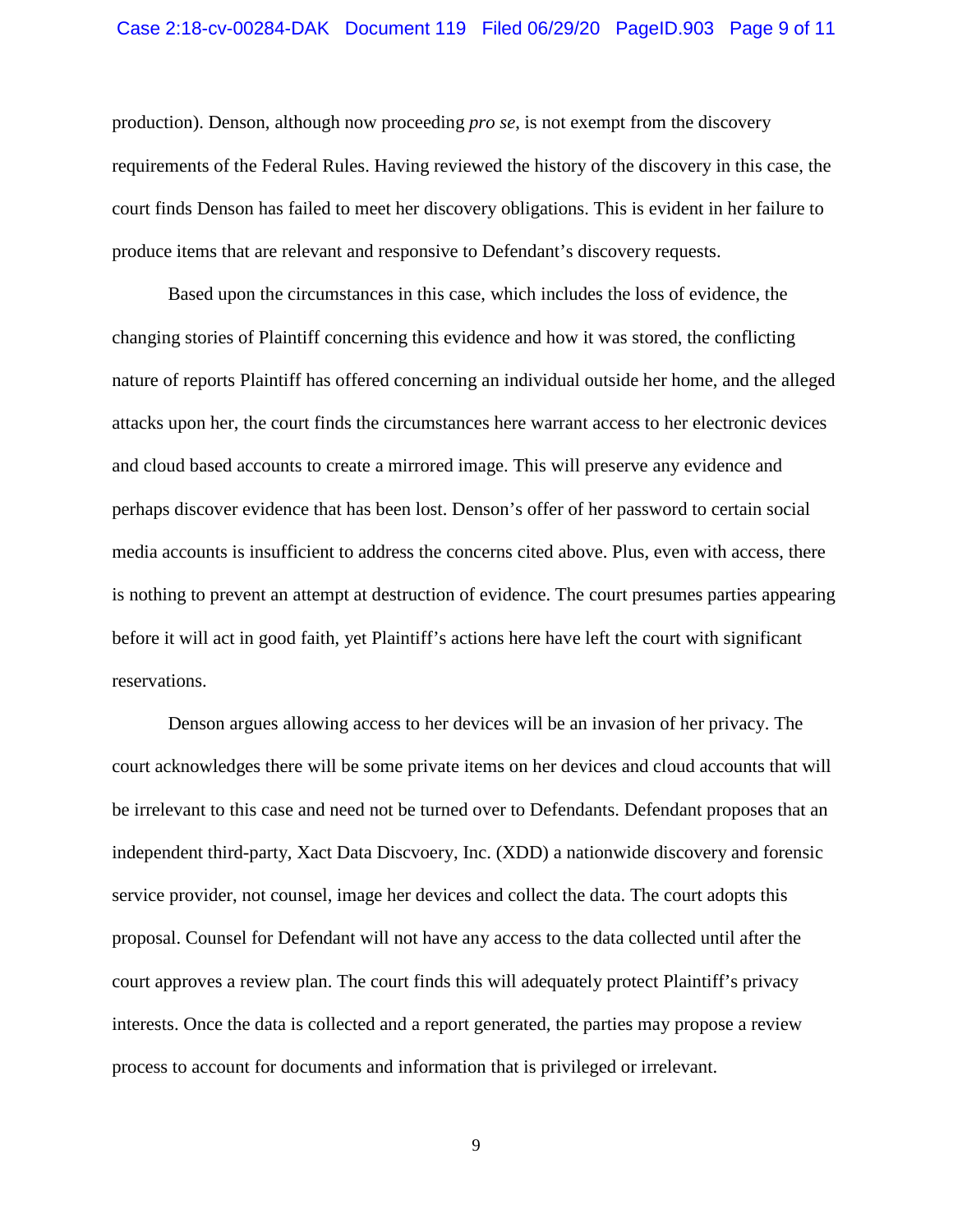Defendant "is willing to pay the costs associated with XDD's services at this time"

subject to seeking sanctions and fees against Plaintiff if necessary. Def.'s Mtn. p. 13. The court orders Defendant to engage XDD and begin the process. If necessary, the court will determine how the final costs for the services will be split or paid for at a later time. Plaintiff is ordered to not destroy any evidence or electronic devices. Plaintiff's devices shall be turned over to XDD for imaging within a reasonable time frame from the date of this order. Plaintiff is also to turn over passwords to all her cloud based accounts to XDD for imaging. The court is mindful that the COVID-19 pandemic may create some challenges to mirroring, but the court expects that the process will begin no later than sixty (60) days from the date of this order. Accordingly, Defendant's Motion for Preservation of Electronic Evidence shall be GRANTED.

Plaintiff initiated this case and is not exempt from the discovery requirements that come with brining a suit in federal court. The court reminds Plaintiff that she is to comply with her obligations. *Ehrenhaus v. Reynolds*[, 965 F.2d 916, 920, \(10th Cir. 1992\)](https://www.westlaw.com/Document/Ia8f770f294cf11d9bdd1cfdd544ca3a4/View/FullText.html?transitionType=Default&contextData=(sc.Default)&VR=3.0&RS=da3.0&fragmentIdentifier=co_pp_sp_350_920) (discussing the factors that may lead to an order dismissing an action "'[i]f a party … fails to obey an order to provide or permit discovery.") (quoting Fed. R. Civ. P. 37(b)(2)(C)); *[Garcia v. Berkshire Life Ins. Co. of](https://www.westlaw.com/Document/Iedca5df955ce11deabded03f2b83b8a4/View/FullText.html?transitionType=Default&contextData=(sc.Default)&VR=3.0&RS=da3.0&fragmentIdentifier=co_pp_sp_506_1183)  Am.*[, 569 F.3d 1174, 1183 \(10th Cir. 2009\)](https://www.westlaw.com/Document/Iedca5df955ce11deabded03f2b83b8a4/View/FullText.html?transitionType=Default&contextData=(sc.Default)&VR=3.0&RS=da3.0&fragmentIdentifier=co_pp_sp_506_1183) ((holding that dismissal as a sanction was warranted for insured's fabrication of discovery documents); *Lee v. Max Int'l, LLC.*[, 638 F.3d 1318, 1319](https://www.westlaw.com/Document/Ic846d84d75a311e0af6af9916f973d19/View/FullText.html?transitionType=Default&contextData=(sc.Default)&VR=3.0&RS=da3.0&fragmentIdentifier=co_pp_sp_506_1319)  [\(10th Cir. 2011\)](https://www.westlaw.com/Document/Ic846d84d75a311e0af6af9916f973d19/View/FullText.html?transitionType=Default&contextData=(sc.Default)&VR=3.0&RS=da3.0&fragmentIdentifier=co_pp_sp_506_1319) (affirming dismissal of a case as a sanction for discovery violations); *[Philips](https://www.westlaw.com/Document/I4fdd359b436511e0ac6aa914c1fd1d3f/View/FullText.html?transitionType=Default&contextData=(sc.Default)&VR=3.0&RS=da3.0&fragmentIdentifier=co_pp_sp_4637_1159)  Elecs. N. Am. Corp. v. BC Tech*[., 773 F. Supp. 2d 1149, 1159 \(D. Utah 2011\)](https://www.westlaw.com/Document/I4fdd359b436511e0ac6aa914c1fd1d3f/View/FullText.html?transitionType=Default&contextData=(sc.Default)&VR=3.0&RS=da3.0&fragmentIdentifier=co_pp_sp_4637_1159) (entering sanctions for spoliation of evidence).

#### **ORDER**

For the reasoning set forth above, Defendant's Motion to Compel Production of a Recording [\(ECF No. 91.](https://ecf.utd.uscourts.gov/doc1/18314880479)) is GRANTED. Denson is FURTHER ORDERED to perform a new